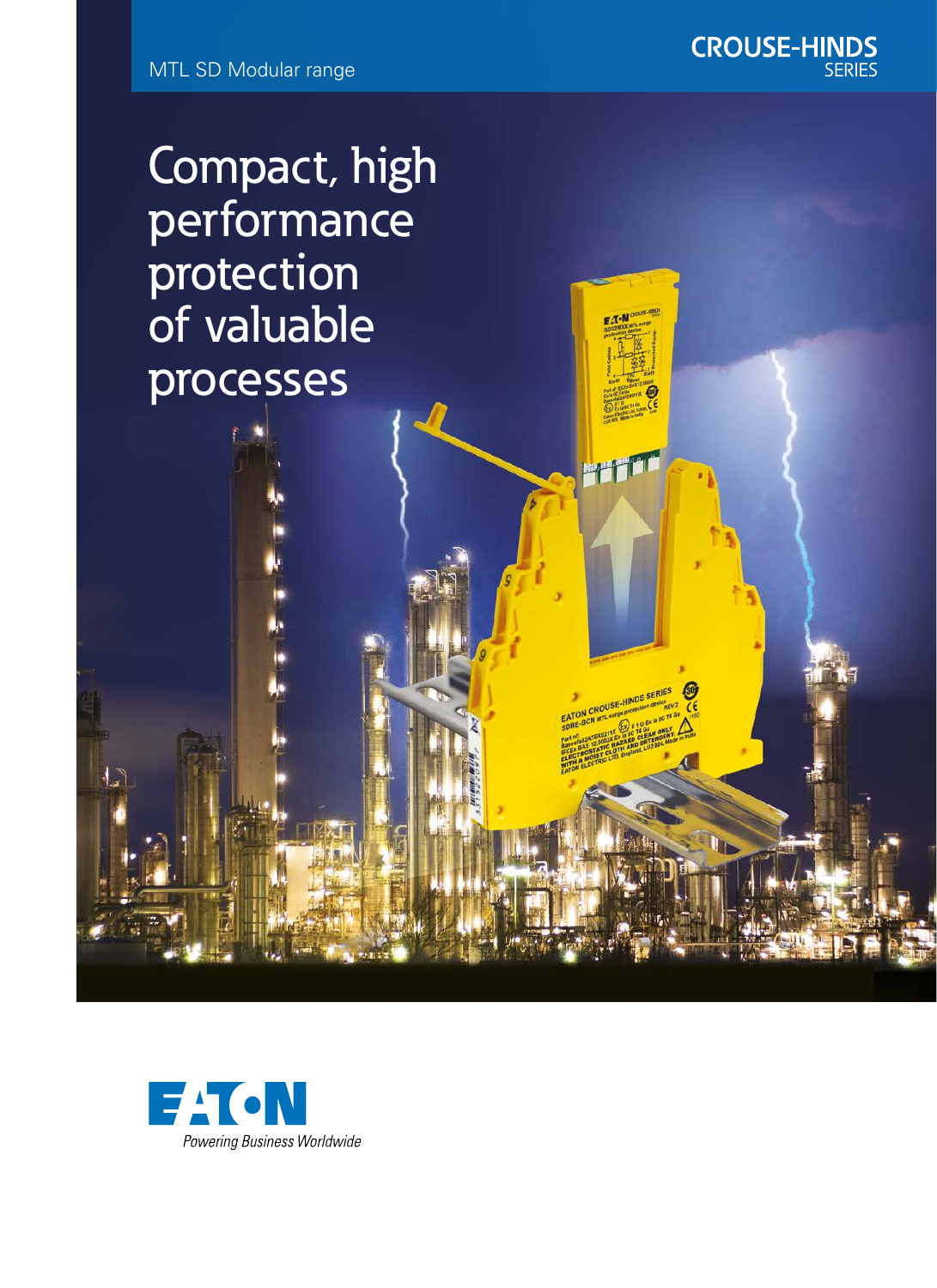# The MTL SD Modular range

### Plug-in to compact, high performance surge protection



Based on the proven reliability of our well-established MTL SD range, the MTL SD Modular (SDM) surge device adds additional features designed to add value to the user. This DIN-rail mounted, modular concept allows for quick and easy installation and maintenance and is unique when packaged with the compact 7mm footprint and market leading 20kA level of protection.

The SDM range has many globally-recognised certifications and is available in 7v, 16v, 32v and 55v variants, representing a significant step forward in surge protection suited to a wide variety of process control applications. This latest addition complements our wide range of MTL surge protection solutions.



Surge protection for your valuable instrumentation and control systems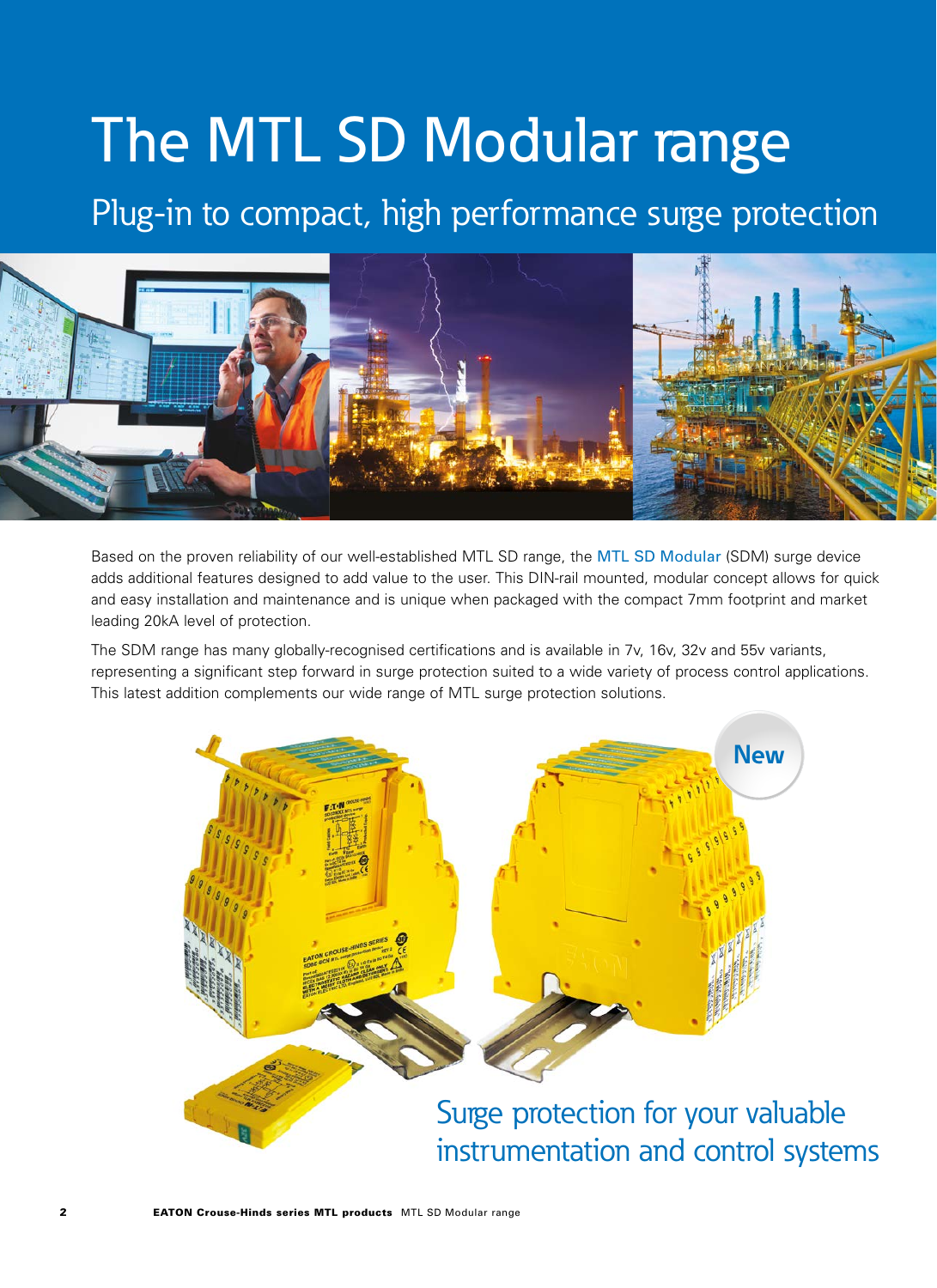## Reduces costs, optimises process up-time and enhances plant safety



### Key features



made quick and easy during routine maintenance, with LED's illuminating to indicate surge module health. These tests validate the integrity of the surge protection system, thus ensuring safety and a continuous high-level of protection.

For further information about Eaton's new MTL SD Modular range, please contact your local sales office or visit www.mtl-inst.com/sdm